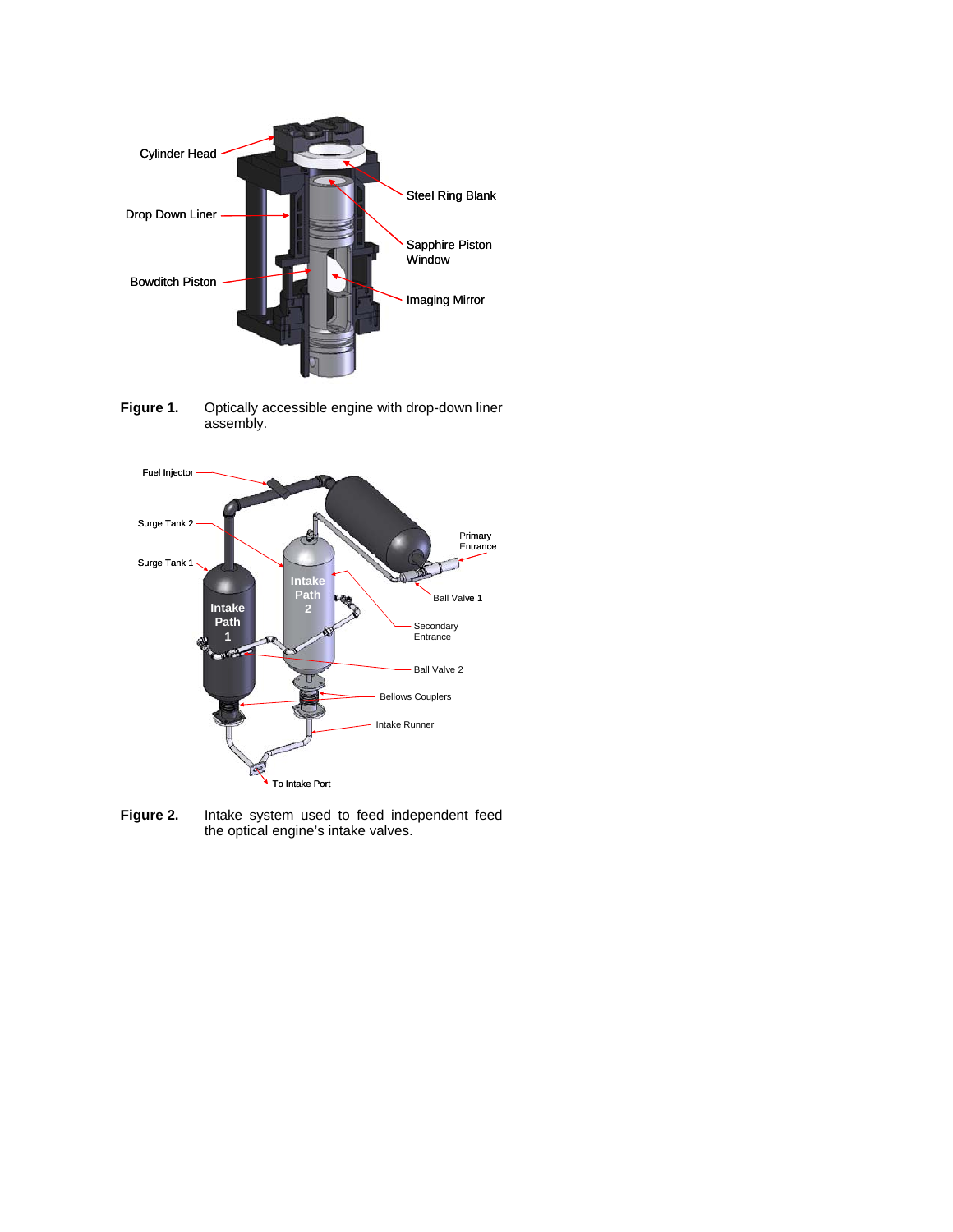

**Figure 3.** Top-directing flow baffles used to direct intake flows towards the top of the intake valves. The baffles were found to enhance the stratification maintained through compression [14].



**Figure 4.** Field of view imaged by the Phantom camera when acquiring the chemiluminescence movies. As shown, the field of view is roughly centered within the combustion chamber and is approximately 60 mm in diameter.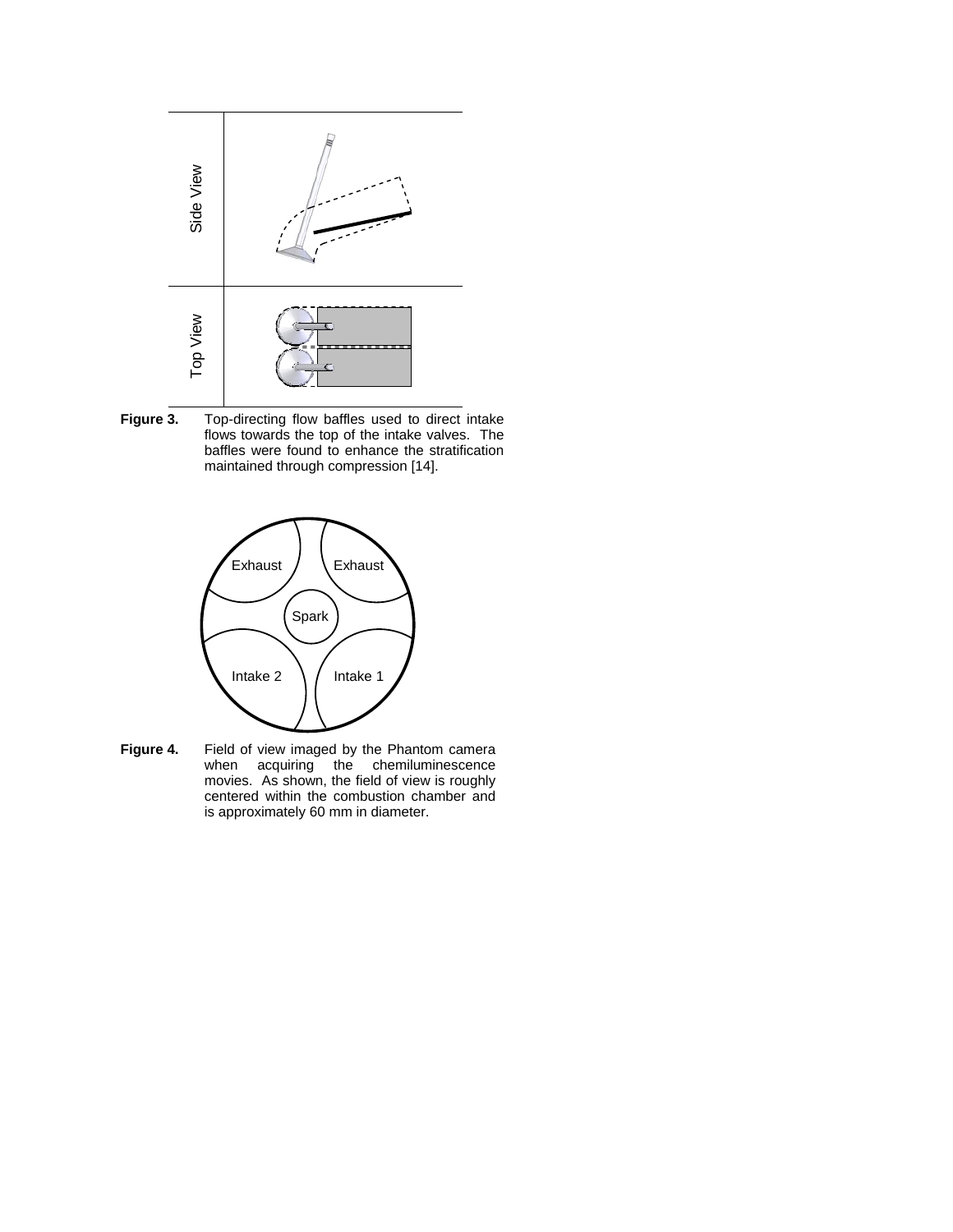

**Figure 5.** Sample image sequence of a chemiluminescence movie acquired under homogeneous operation. The number at the lower right of each frame indicates the crank angle at which the frame was acquired (aTDC).



**Figure 6.** Measured cylinder pressure versus crank angle when feeding the engine with air or argon. Argon dilution results in a ~500 kPa increase in peak motored cylinder pressure than with air dilution because of its higher  $\gamma$  value ( $\gamma_{Ar}$  = 1.67;  $\gamma_{\text{air}} = 1.4$ ).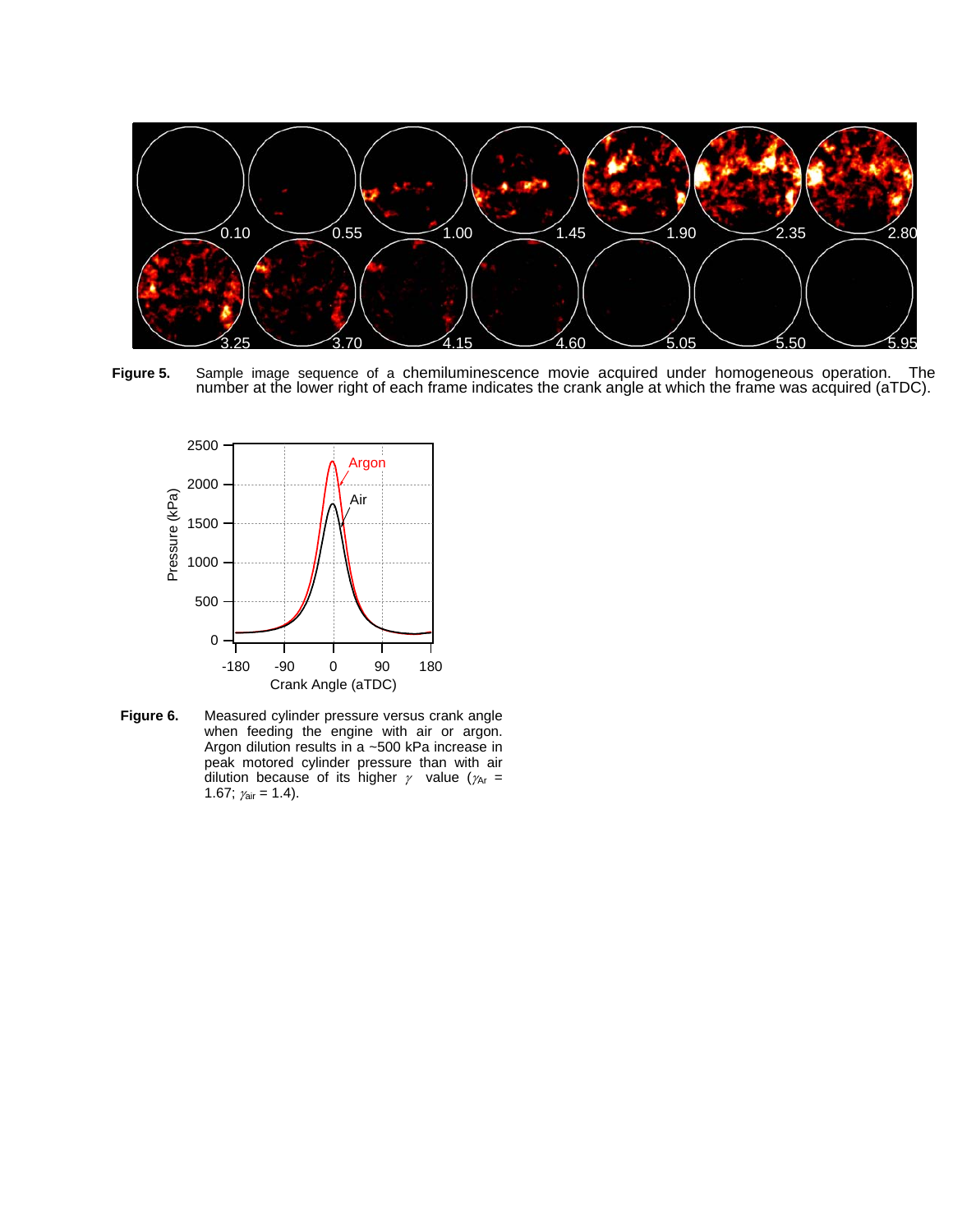

**Figure 7. Schematics showing the mass flow rates per cycle delivered through each intake path for the stratified operating conditions. The bold line indicates the higher temperature path for the thermal stratification, and the narrow line indicates the lower temperature path.**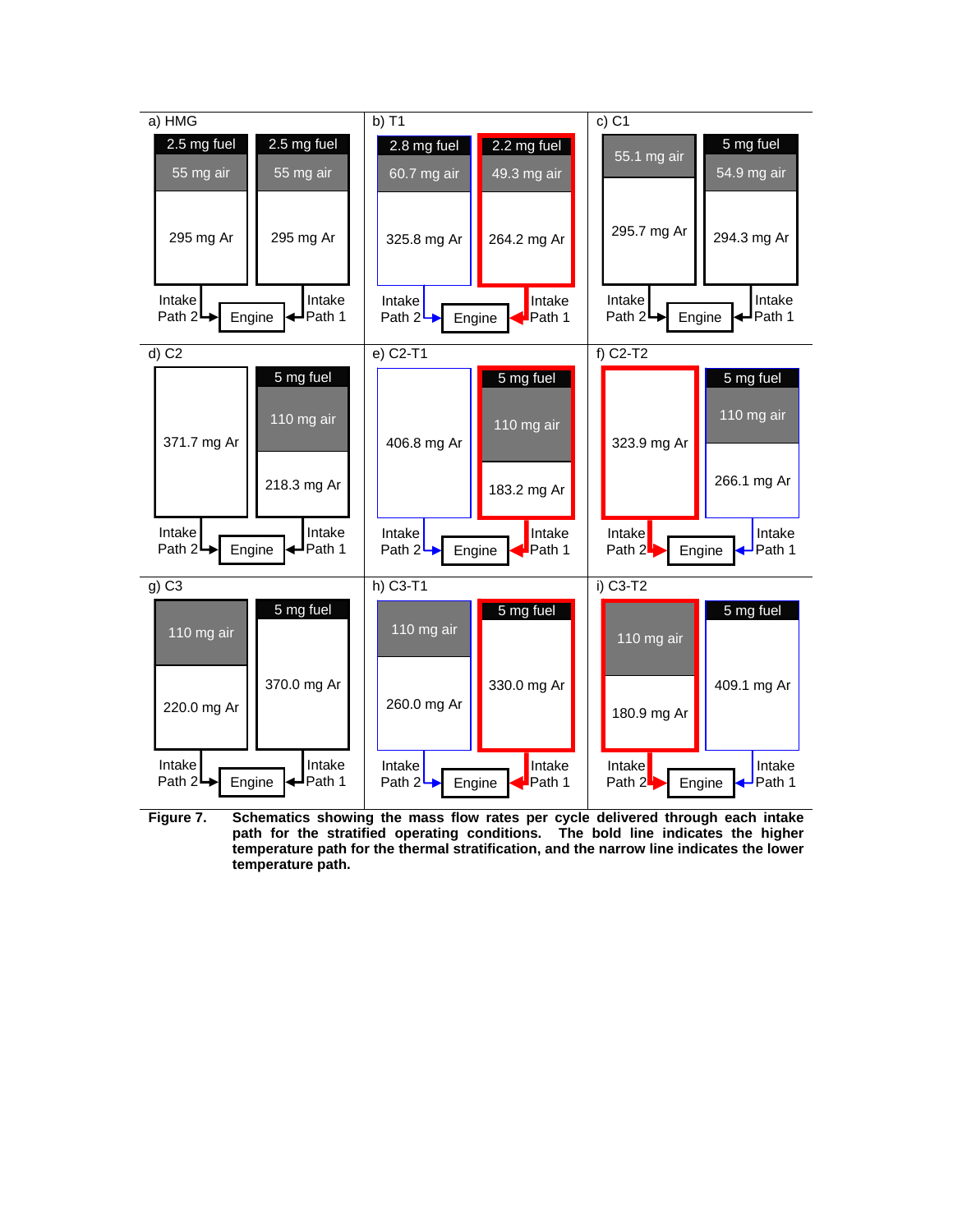

**Figure 8.** Probability density function (PDF) contour tabulated used to estimate local in-cylinder conditions. The mean (*μ*) contour was used to estimate local mixture properties after compression.



**Figure 9.** The detected location of first autoignition for each of the 50 movies acquired in a data set for various threshold values.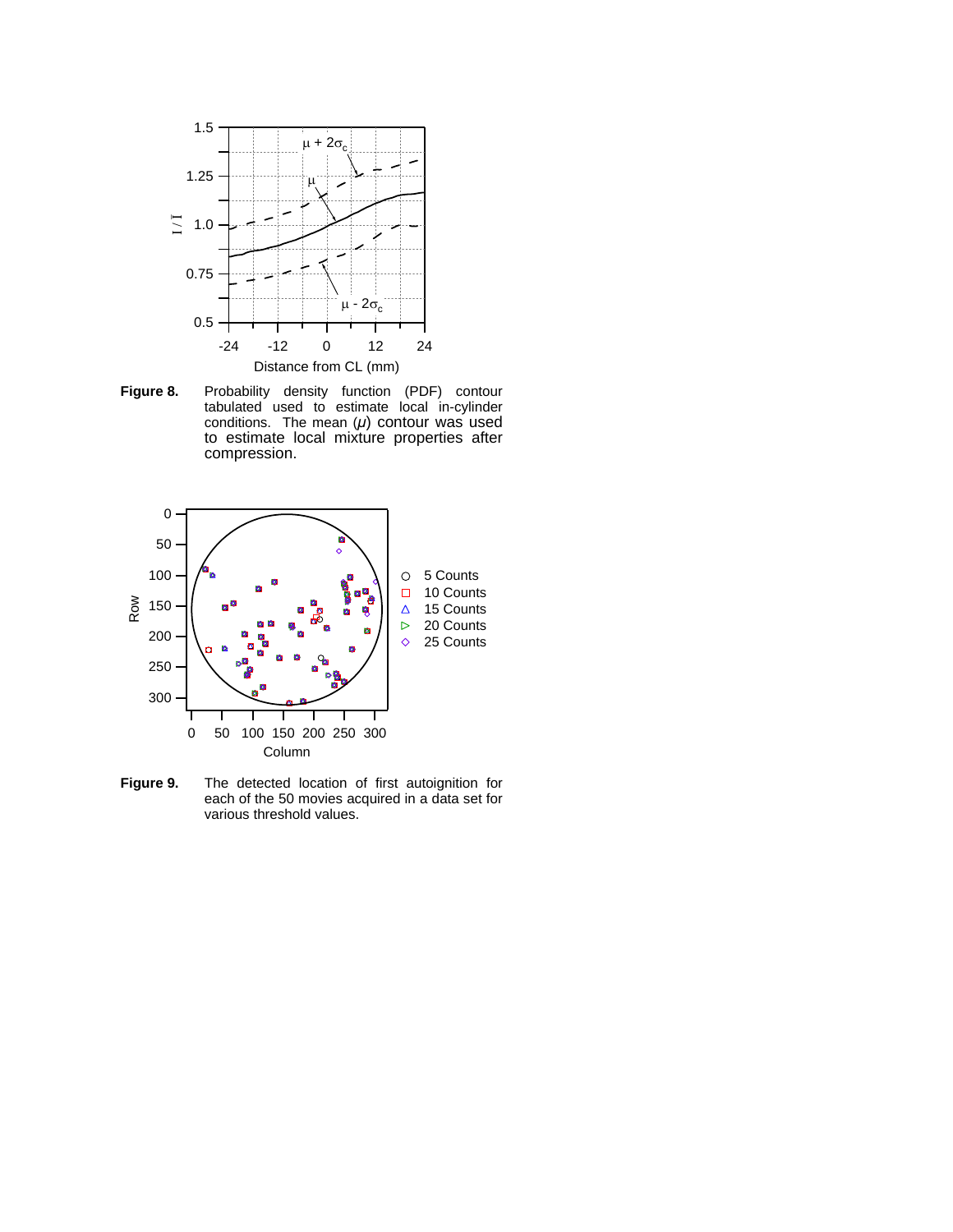

b)



**Figure 10.** Image plots showing (a) the crank angle at which combustion was first visualized and (b) locations, shown in white, where combustion was able to be visualized for a single combustion event.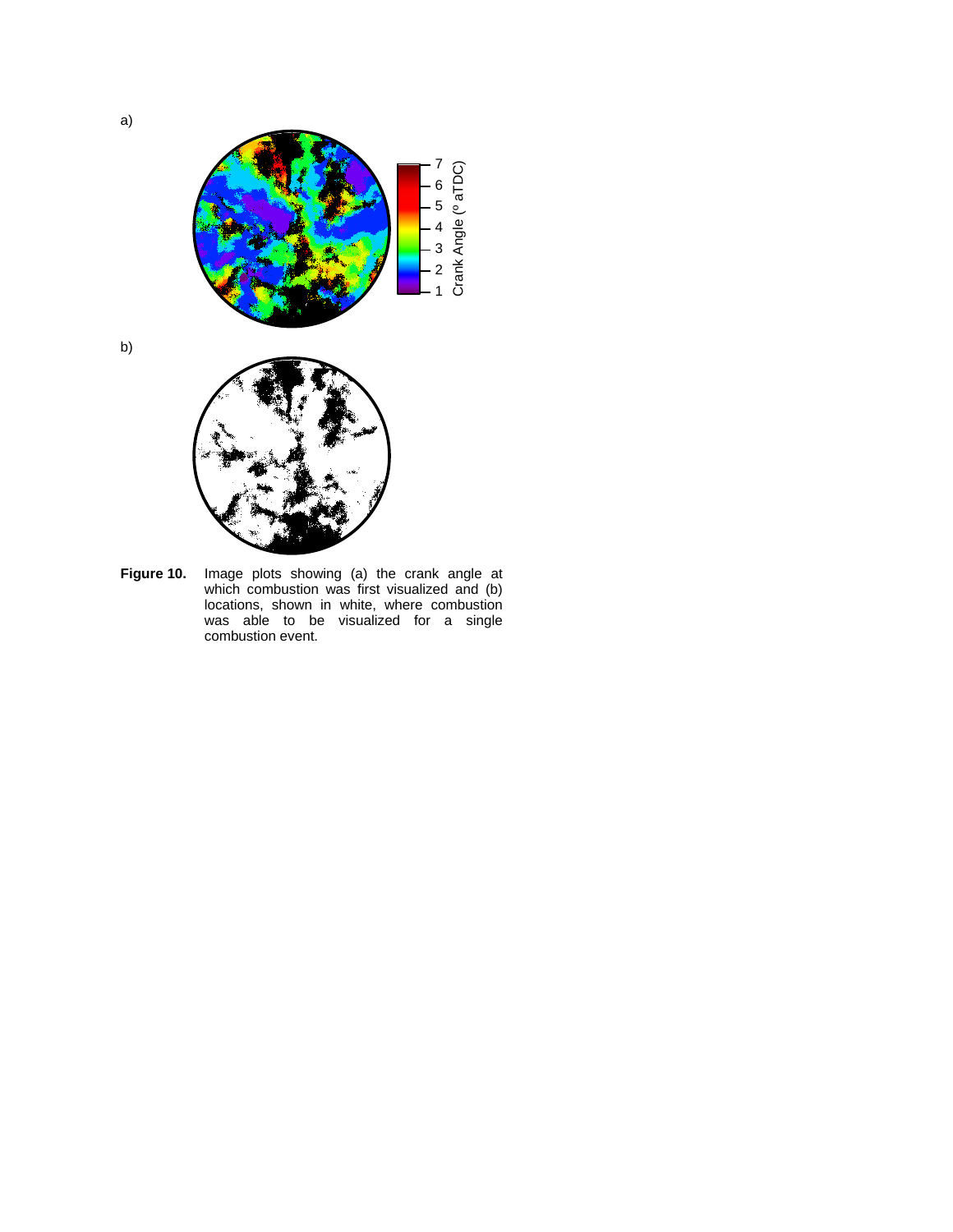

**Figure 11.** Image plots showing (a) the average crank angle at which the pixel intensity went from low to high and (b) the number of times combustion was visualized at a given pixel location for a 50 movie data set acquired under homogeneous operation.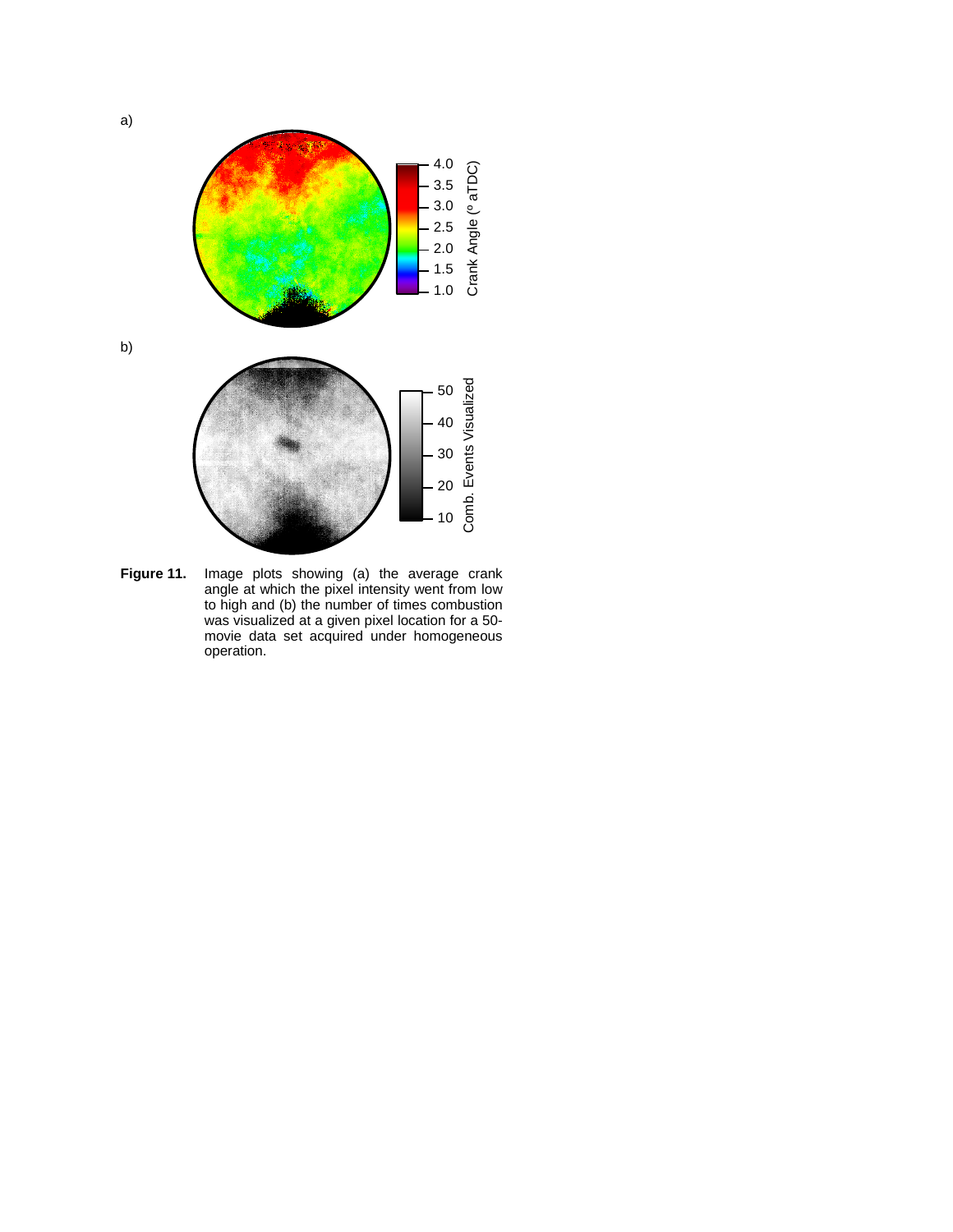

**Figure 12.** Mass fraction burn data used to transform the crank angle at which combustion was first visualized to the average mass fraction burned at which combustion was first visualized.



**Figure 13.** Average combustion progression (*i.e.* mass fraction burned at which combustion was first visualized) and location of first autoignition (circles) for the compositionally and thermally homogeneous (HMG) condition.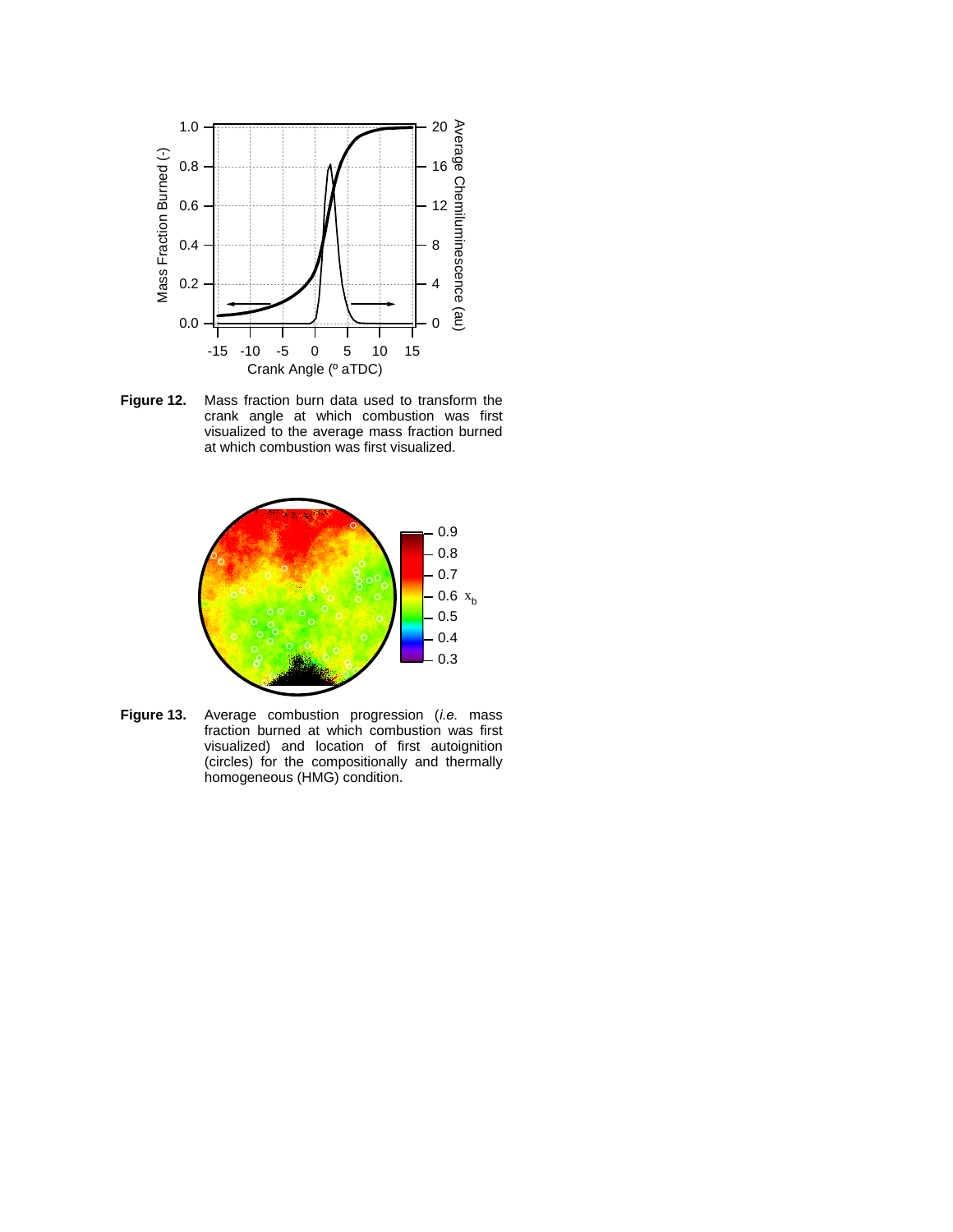

**Figure 14.** Average combustion progression, locations of first autoignition, and estimated mixture properties for conditions T1 and C2.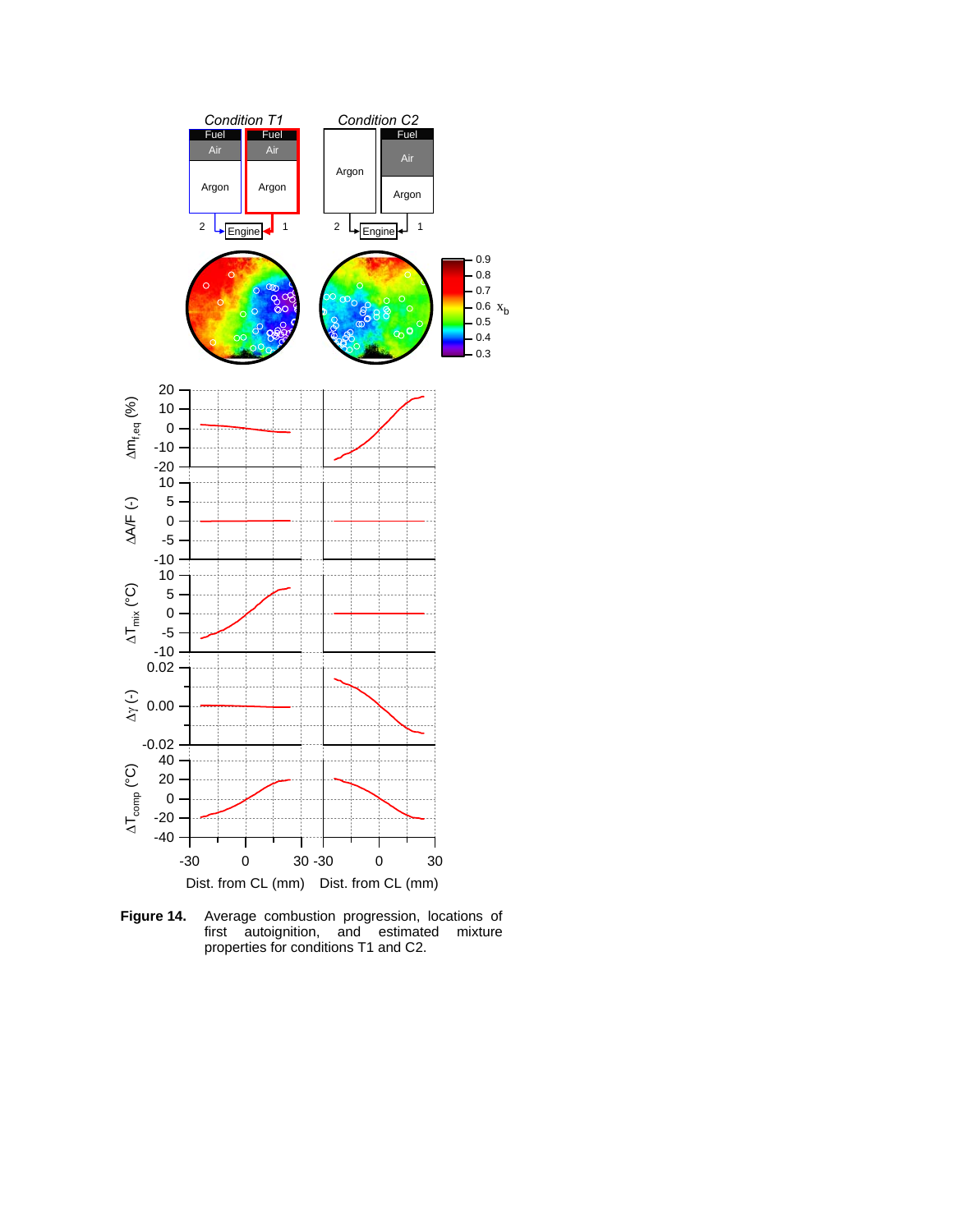

**Figure 15.** Calculated heat release rate for the homogeneous (HMG) and stratified conditions T1 and C2.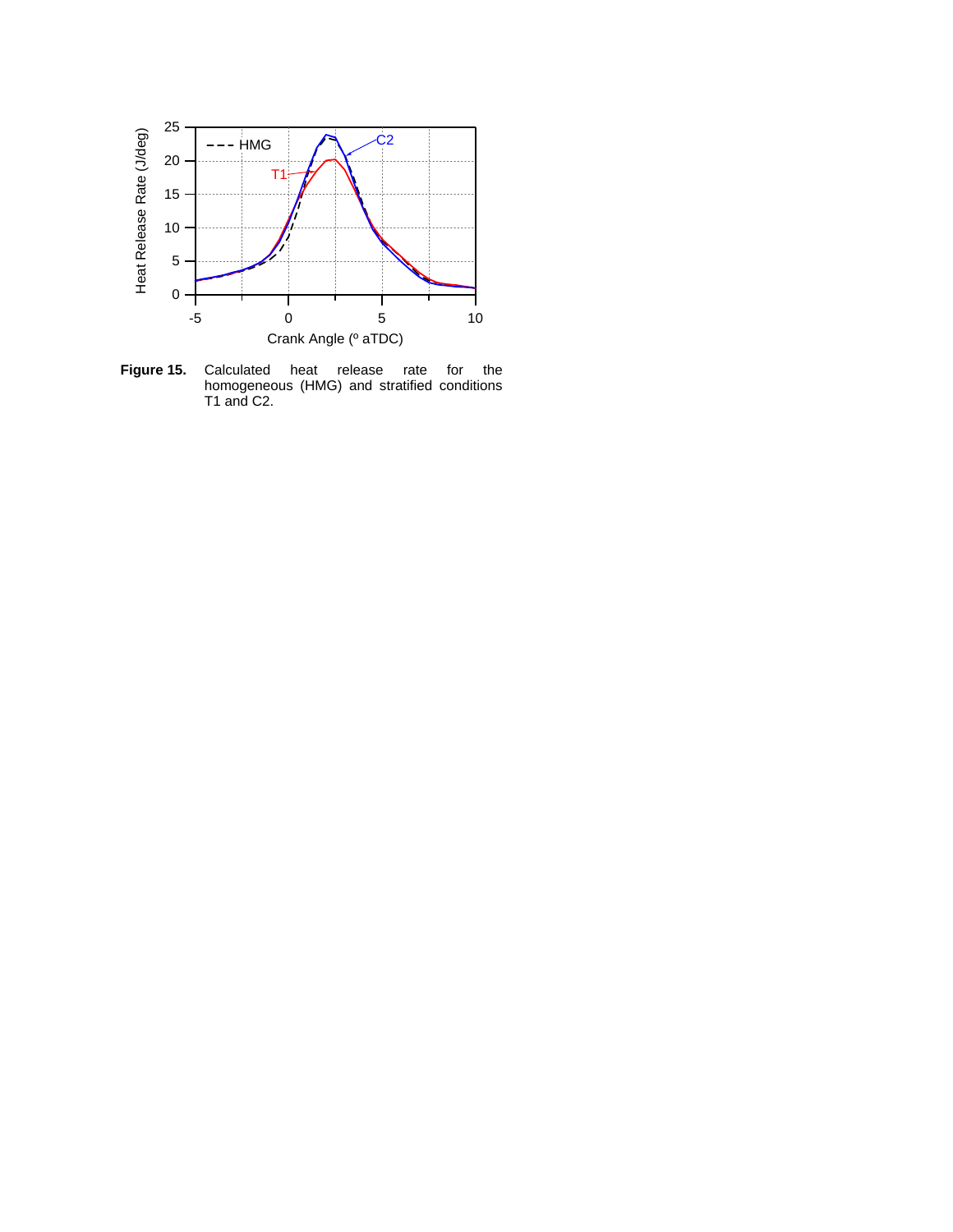

**Figure 16.** Average combustion progression, locations of first autoignition, and estimated mixture properties for conditions C2-T1, C1, and C3-T2.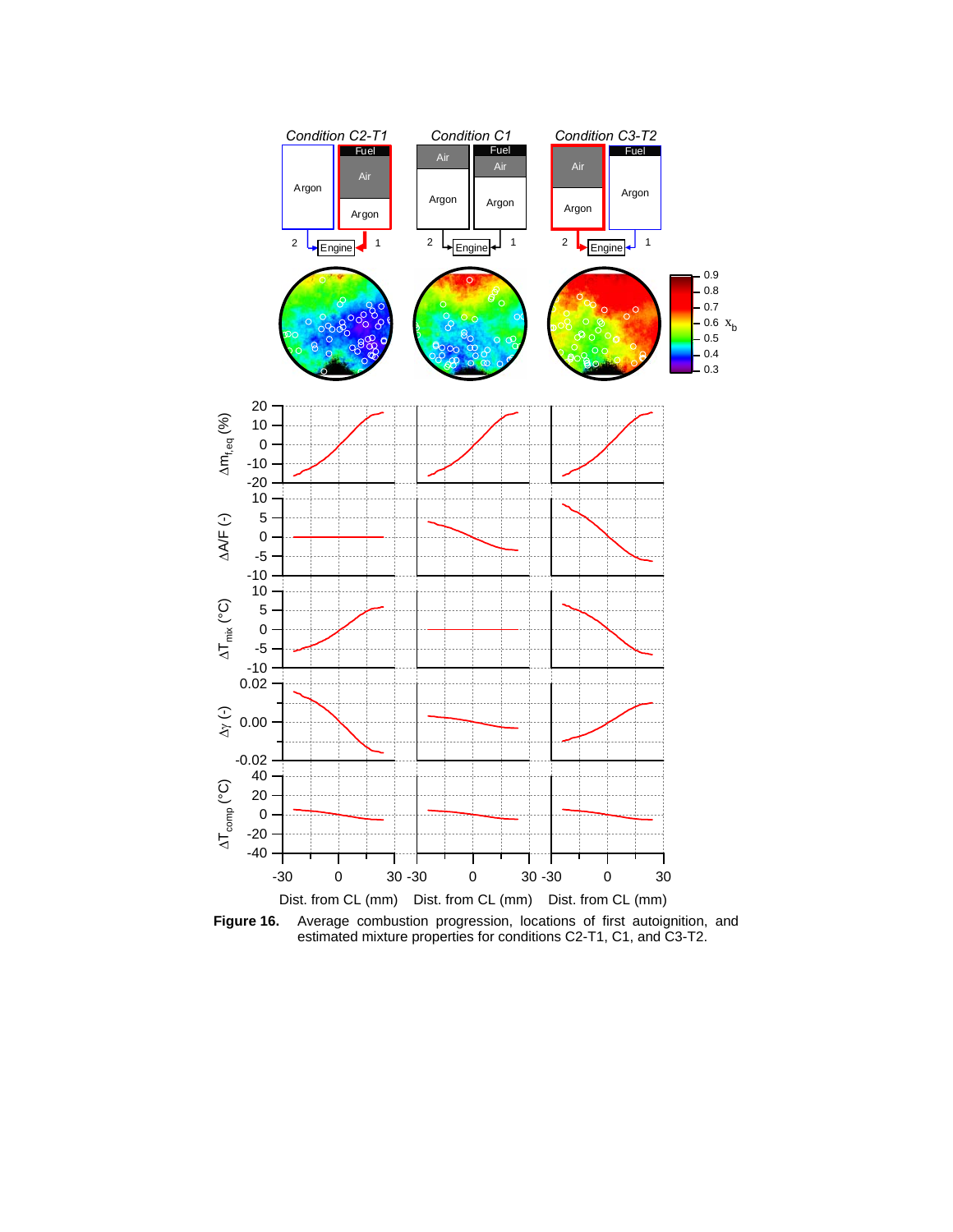

**Figure 17.** Calculated heat release rate for the homogeneous (HMG) and stratified conditions C2-T1, C1, and C3-T2.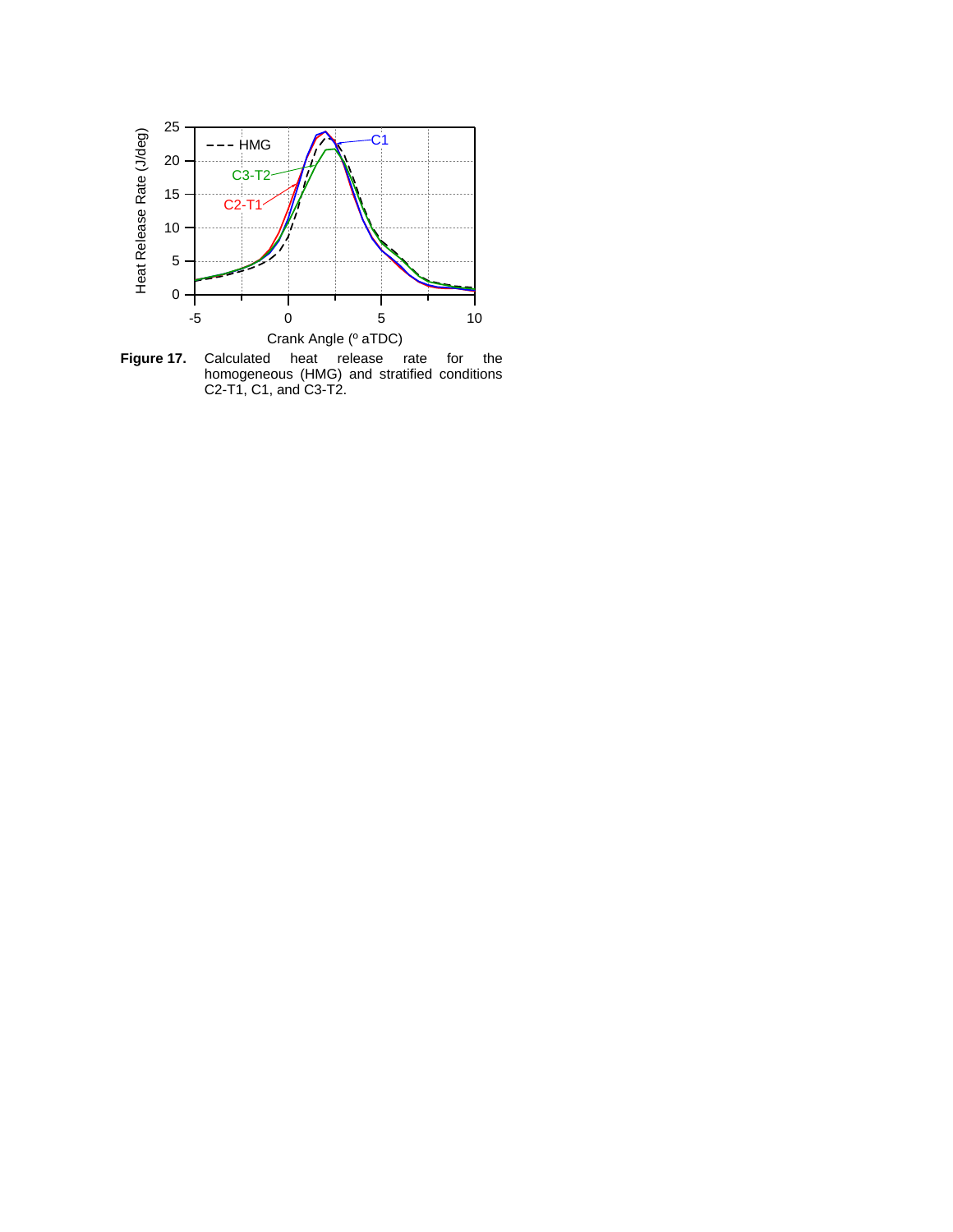

**Figure 18.** Average combustion progression, locations of first autoignition, and estimated mixture properties for conditions C2-T1, C2, C2-T2, and T1.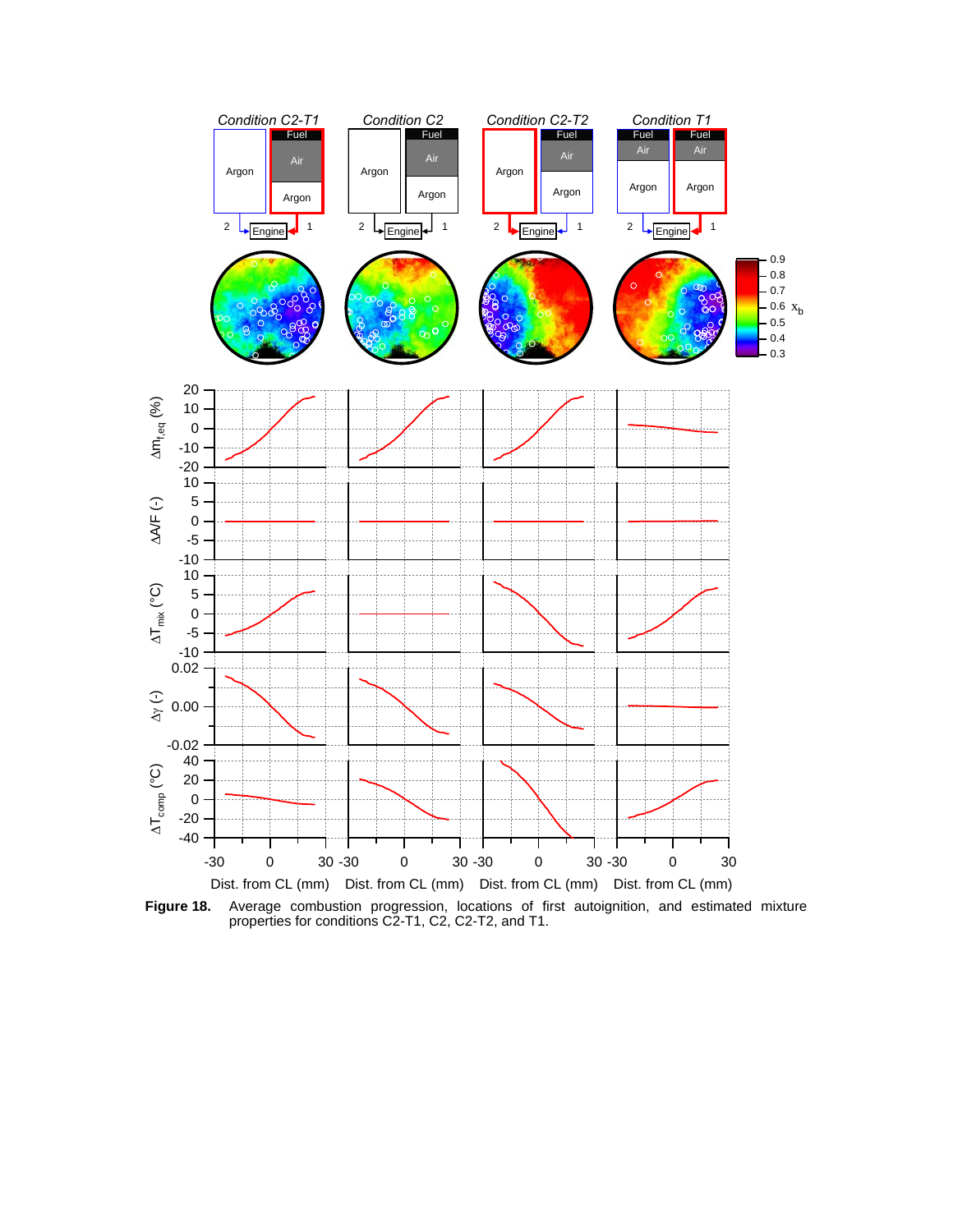

**Figure 19.** Calculated heat release rate for the homogeneous (HMG) and stratified conditions C2-T1, C2, C2-T2, and T1.



**Figure 20.** Estimated mixture properties after compression for the idealized HCCI engine using a recompression valving strategy.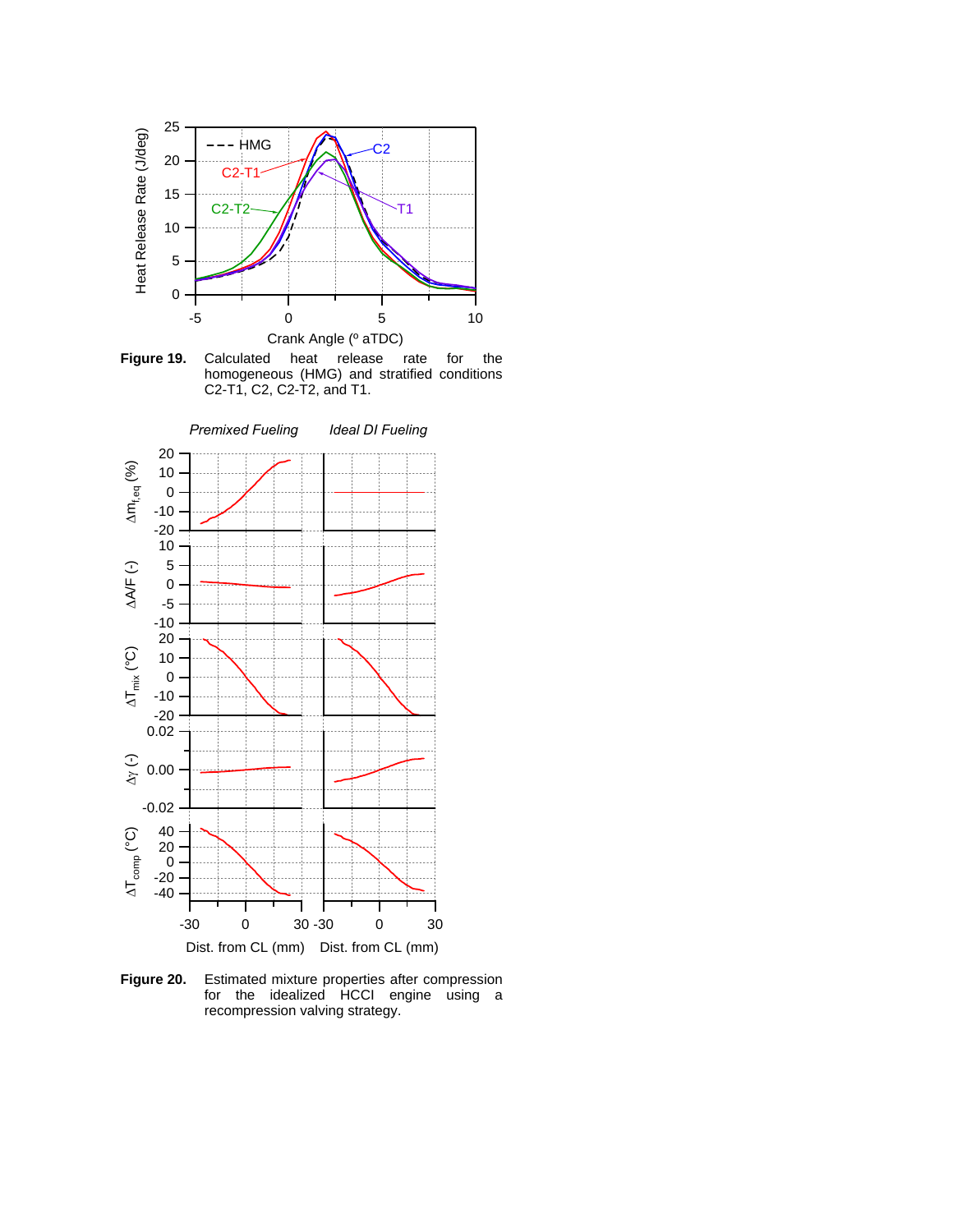

Figure A. Average combustion progression, locations of first autoignition, and estimated mixture properties for conditions C3-T2, C3, and C3-T1.